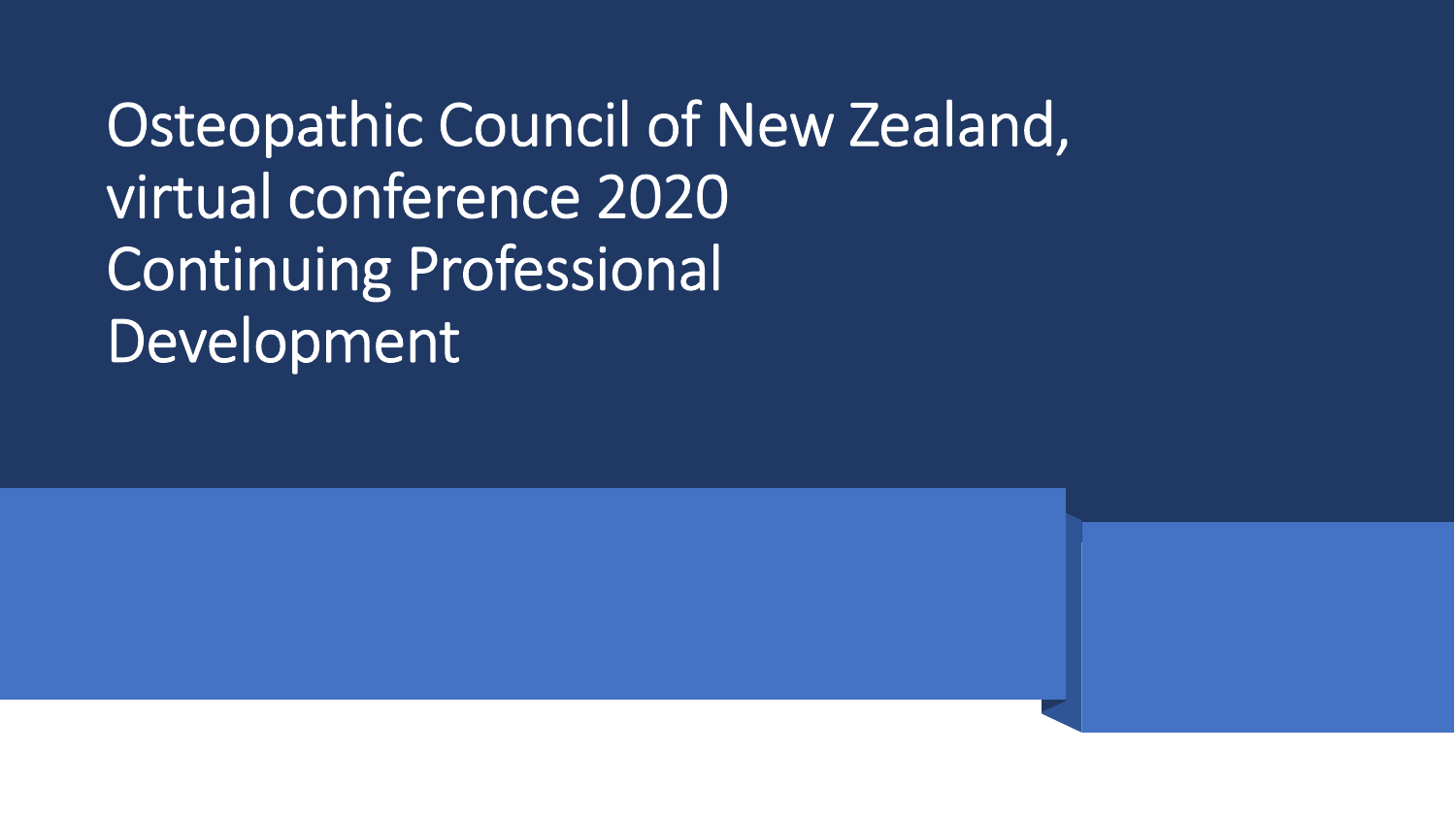#### Introduction – reflective practice and learning needs analysis – creating a framework to capture your CPD activities



**Reflective practice** - Reflective practice has been identified as one of the keyways in which we can learn from our experiences. Reflective practice means taking our experiences as a starting point for our learning and developing our knowledge, skills and attitudes (KSA's) from this starting point. The process is completely individual and as such is responsive to practitioner specific learning needs and developmental goals.

There are three components to reflective practice;

- Experiences that happened to the person
- The reflective processes that enable the to person to learn to learn from those experiences
- The actions that result from the new perspectives that are taken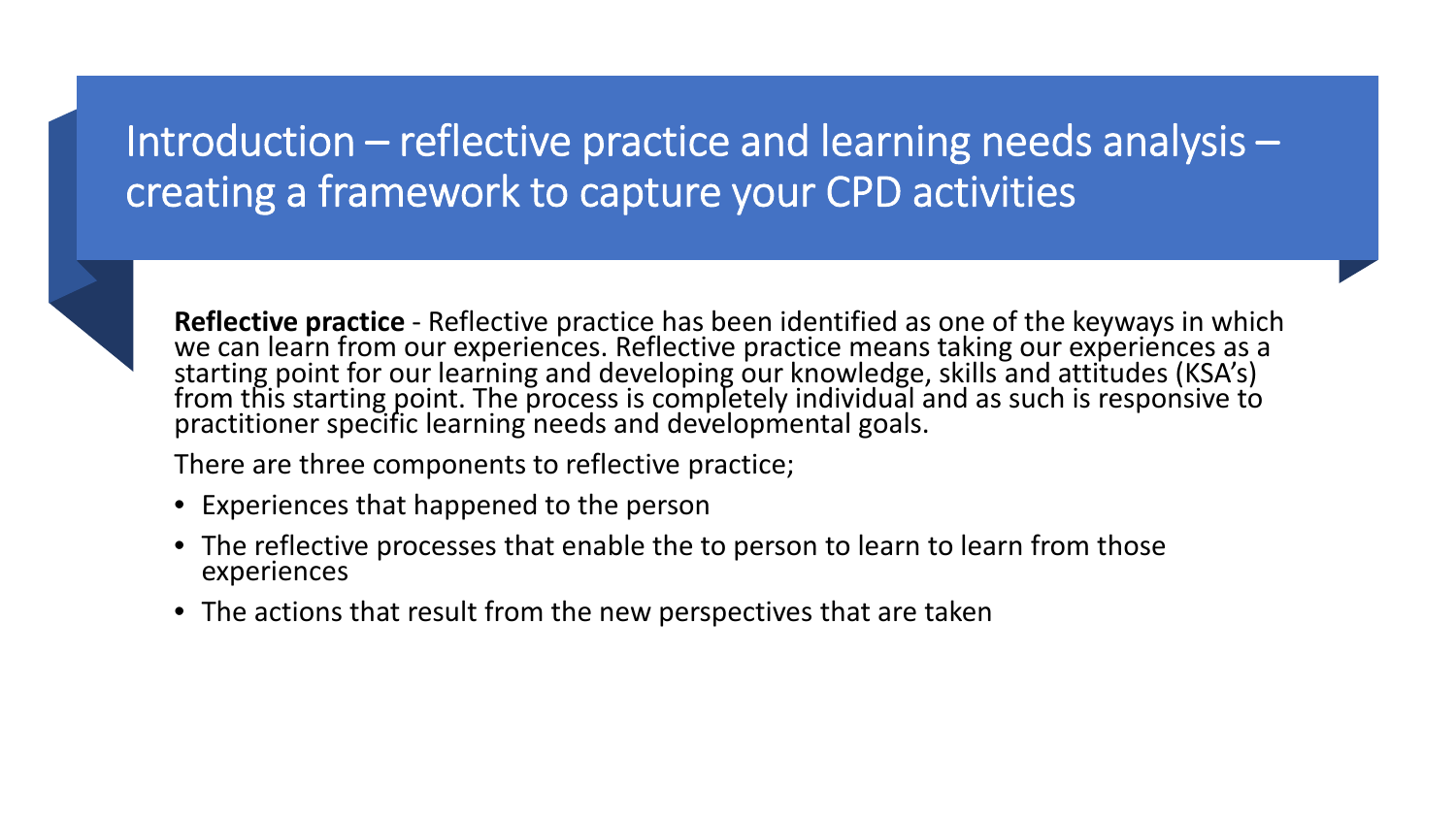

# Reflective practice

Reflection is a process of reasoned thought. It enables the practitioner to critically self assess their actions and approach to practice. Reflective practice is a skill that develops over time.

There are two types of reflection

Reflection in action - coming across situations and problems which may require thought and problem solving in the midst of practice.

Reflection on action - revisiting experiences and further analysing them to improve skills and enhance to future practice.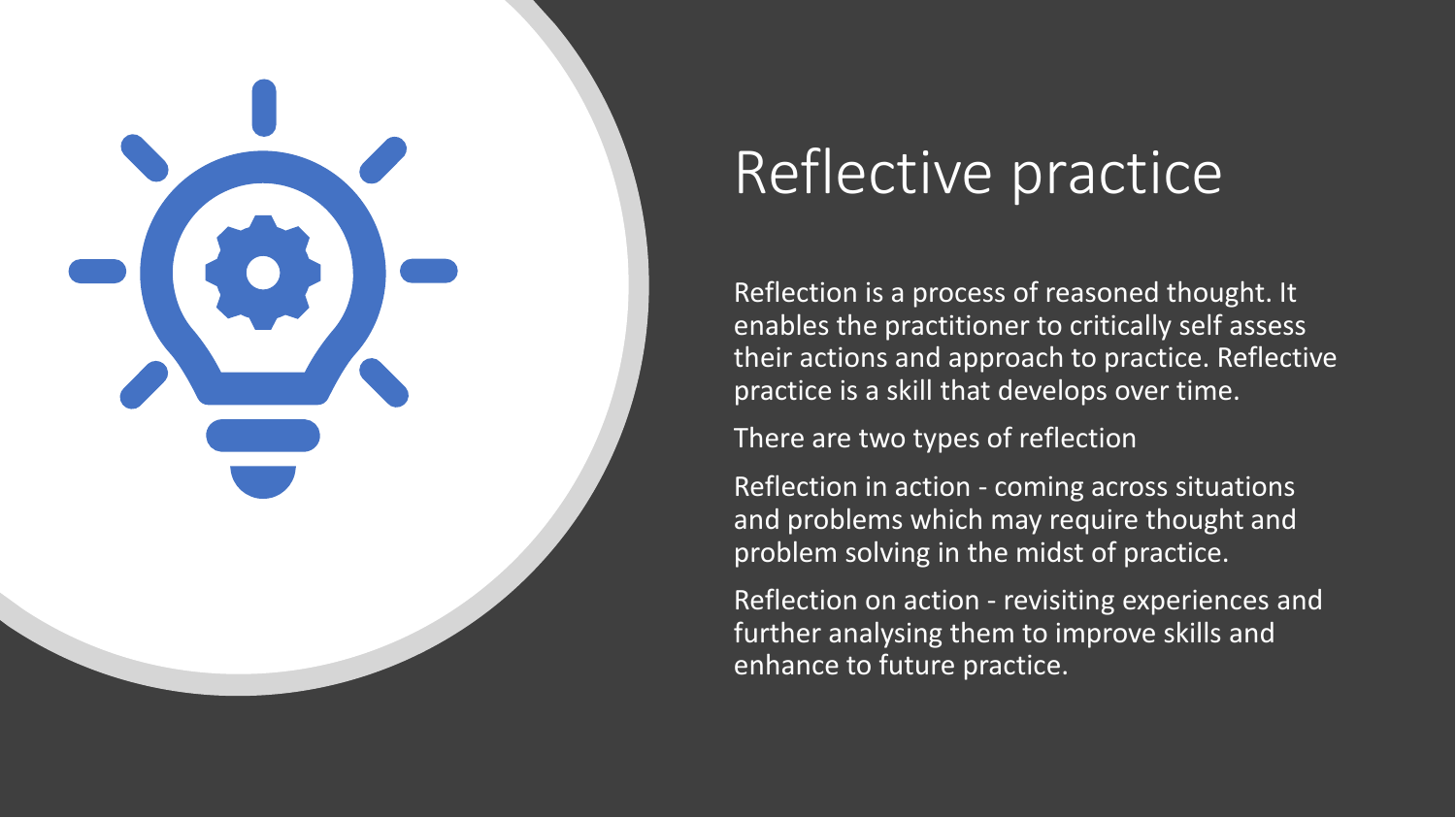### Pros and cons for reflective practice

- Helps recognise practitioner's strength and weakness so KSA's can be enhanced.
- Enables practitioners to apply the skill of reflection to CPD cycles, this then informing the choice of CPD activities.
- Reflective practice can develop greater levels of self-awareness, leading to opportunities for professional development and personal growth.
- A commitment to reflective practice can improve practice and transform healthcare.
- Time
- **Motivation**
- Lacking expertise and poor of peer support
- Culture of the workplace
- Preconception that it is too difficult or not worth it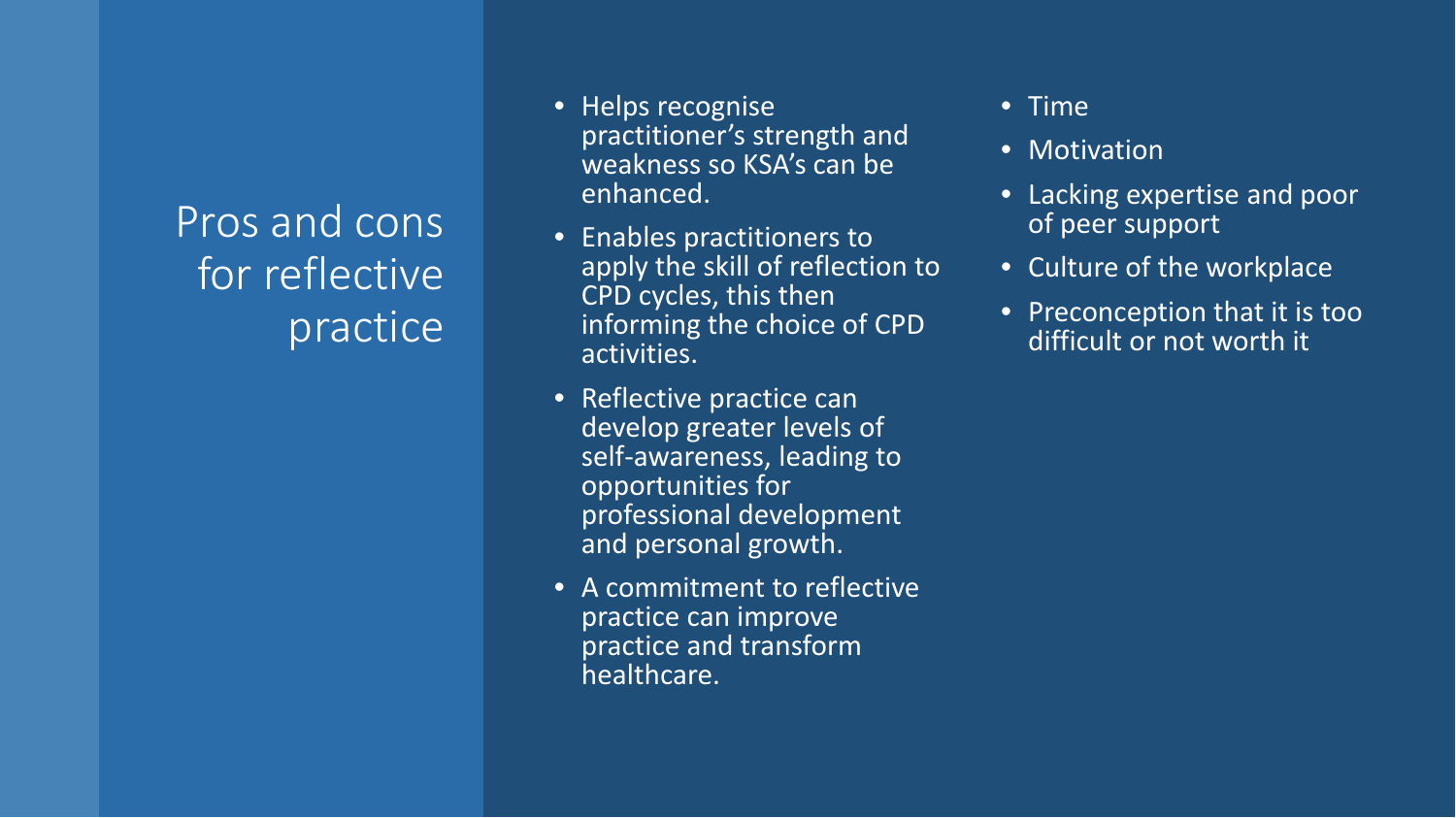# Models for reflective

There are many models for reflective practice, some of the key elements are; **What, where, and who** – the situation **How did it make you feel** – your emotional state **Why did it happen**—making sense of the situation **Could you have done anything differently**—critical review and development of insight **What will you do differently in the future**—how will this change your practice **Re-enforcement**—what happens when you put this into practice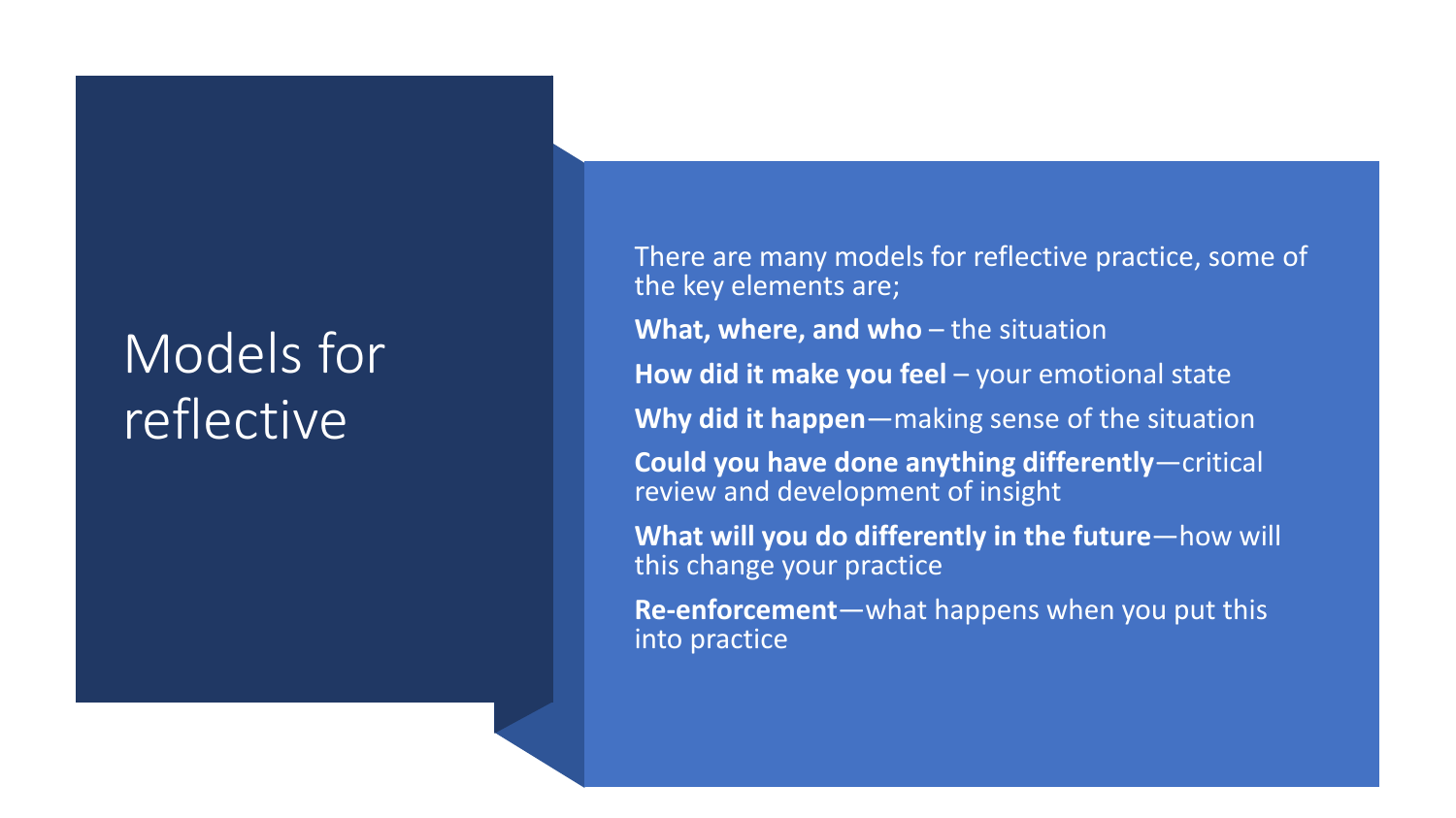## Learning Needs Analysis (LNA)



Learning needs analyses are undertaken to determine the gap between the existing KSA's and those desired by the practitioner. Once this gap is identified, decisions can be taken as to the type of training required to assist in closing the gap. There are a wide range of tools designed to create structure to the process of developing a LNA. These tools can ensure each of the steps for the development of an LNA are followed.

For example, a practitioner may decide to embark on further tertiary study (to fill some gaps) resulting over a number of years in the award of a post graduate degree, conversely a practitioner may decide they would like to refresh their understanding of osteopathic principles (to fill some gaps) and so schedule some self-directed study time to complete this task. For both of these situations the practitioner has decided there is a gap, or the desire to further their KSA's and has planned an approach to fill these gaps/further develop.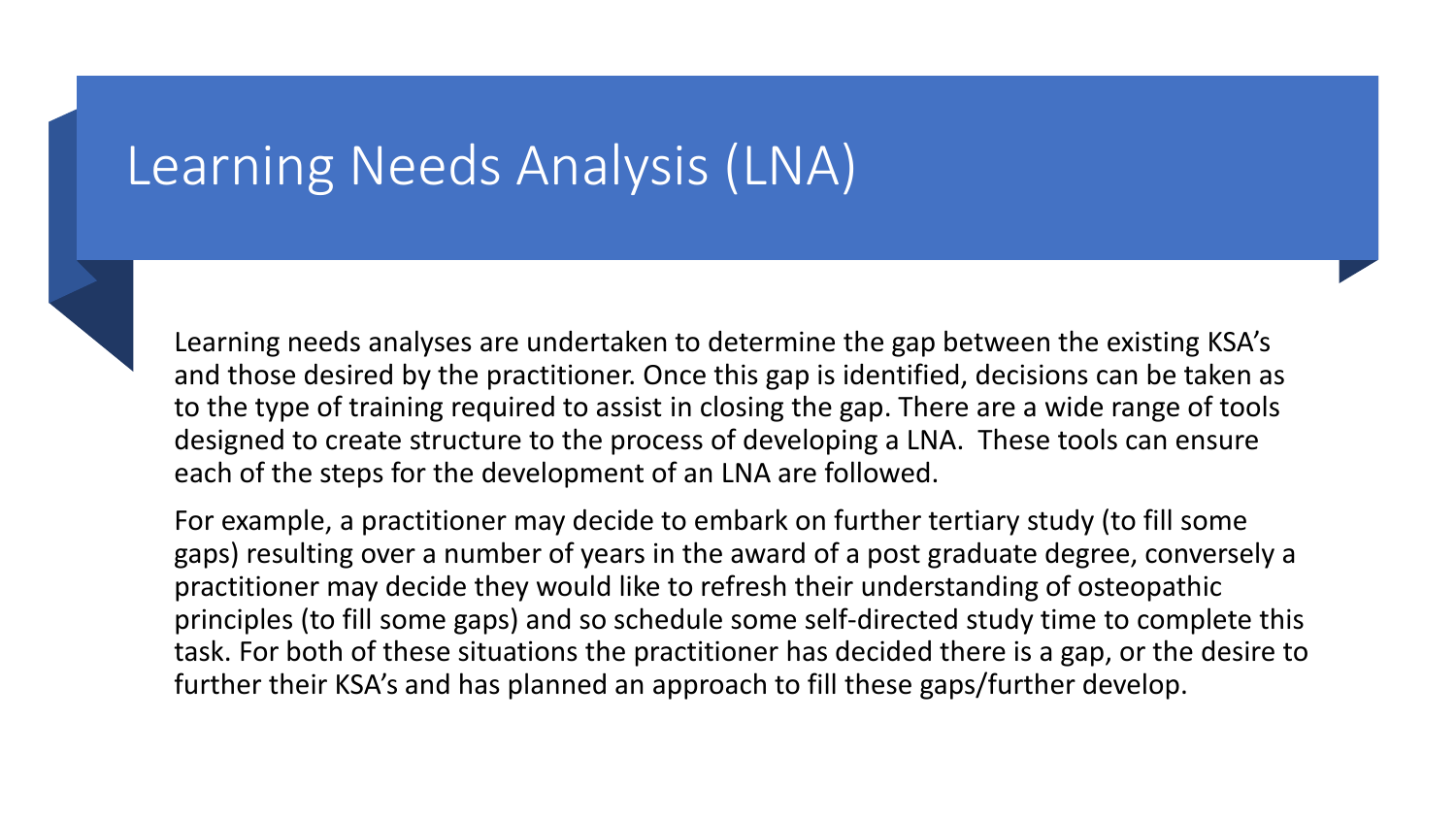**Identification of task to learn**

**Expectation of required skills**

**Previous training in this area?**

**Identification of gaps in knowledge and skills and attitudes (KSA's)**

**How will you fill the gaps**

**Doing the task. How will this be assessed?**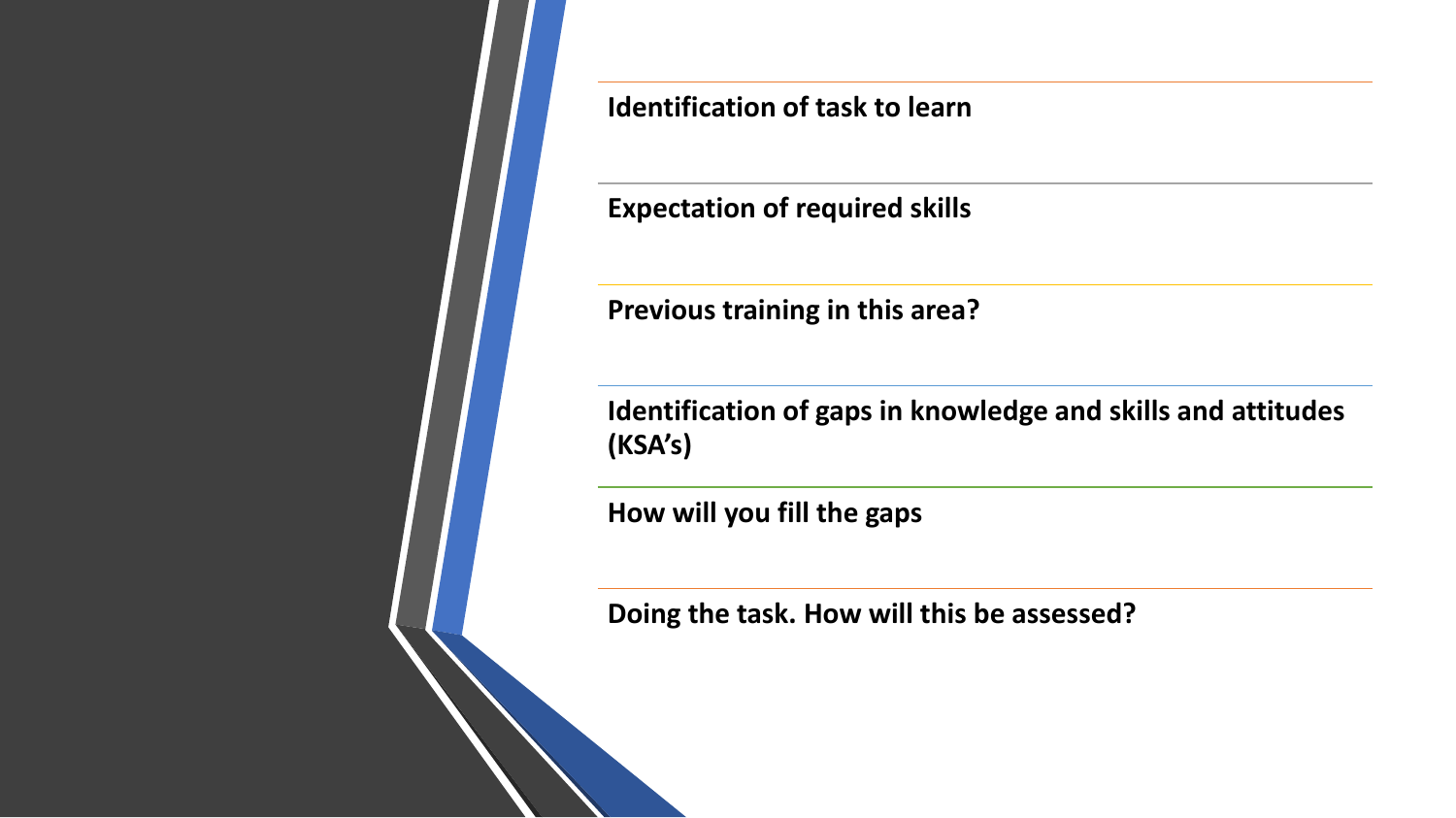### Learning Needs Analysis (LNA)

The Learning Needs Analysis can assist practitioners to:

- Tailor your learning experiences and build on your KSA's
- Provide information regarding your learning needs and your progress to further develop those, it provides a map of the journey where you start, things you do on the way and your destination
- Reflect on your strengths, limitations and future learning strategies
- Demonstrate reflective practice through your engagement with the LNA process
- Provide documentation detailing your CPD activities